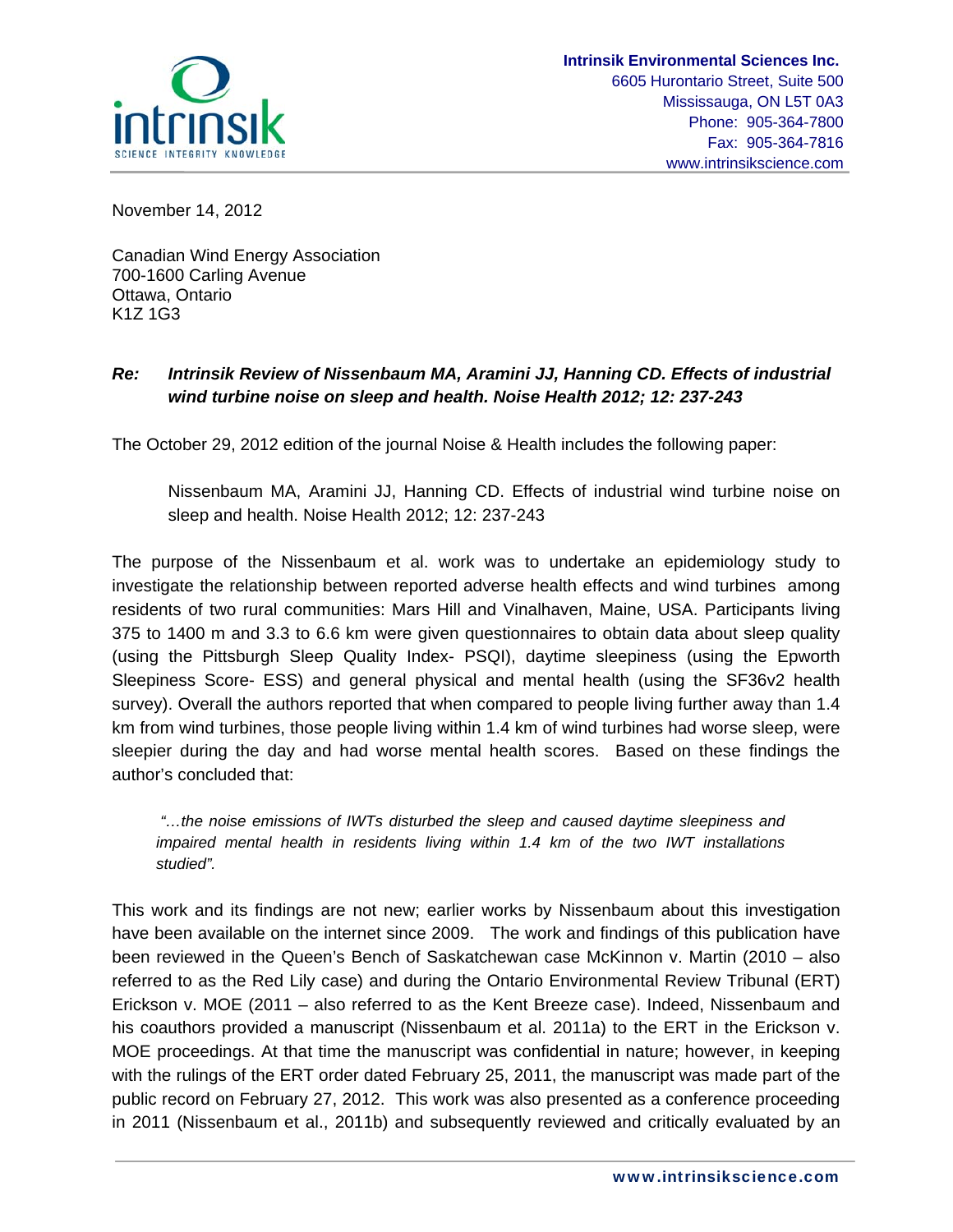

expert panel convened by the Massachusetts Department of Environmental Protection and Massachusetts Department of Public Health (MassDEP/MDPH, 2012).

The work in all three manuscripts is fundamentally the same: the study design, methodology, study population and statistical methods are all similarly reported. There are some variations in text but the fundamental conclusions reached by the authors remain consistent across the manuscripts. The primary change comes in the published version (Nissenbaum et al. 2012) with the inclusion of a limited amount of post-hoc noise data. As such we assert that the previous evaluations of this work remain valid.

For instance, the ERT (2011) wrote this of Nissenbaum et al. (2011a):

*"Looking at the Appellants' evidence, the Tribunal found that strong statements about harm that will be caused were preceded by evidence that largely showed that harm "may" be caused. For example, with respect to the Nissenbaum Study and Dr. Aramini's application of it, there are enough uncertainties to lead the Tribunal to conclude that no proof of harm is present"*.

As well, the expert review panel convened for the MassDEP/MDPH (2012) stated this of Nissenbaum et al. (2011b):

*"This study is somewhat limited by its size — much smaller than the Swedish or Dutch studies described above — but nonetheless suggests relevant potential health impacts of living near wind turbines. There are, however, critical details left out of the report that make it difficult to fully assess the strength of this evidence. In particular, critical details of the group living 3–7 km from wind turbines is left out. It is stated that the area is of similar socioeconomic makeup, and while this may be the case, no data to back this up are presented—either on an area level or on an individual participant level. In addition, while the selection process for these participants is described as random, the process of recruiting these participants by going home to home until a certain number of participants are reached is not random. Given this, details of how homes were identified, how many homes/people were approached, and differences between those who did and did not participate are important to know. Without this, attributing any of the observed associations to the wind turbines (either noise from them or the sight of them) is premature."*

Intrinsik also has concerns related to study design, methodology, sample size and administration of questionnaires to participants. These concerns were all raised in detail during the aforementioned legal proceedings and won't be repeated fully herein. With these points in mind, we urge readers of this scientific review to revisit findings of both the legal proceedings in Saskatchewan and Ontario, as well as other panel reviews, for complete details on their suppositions.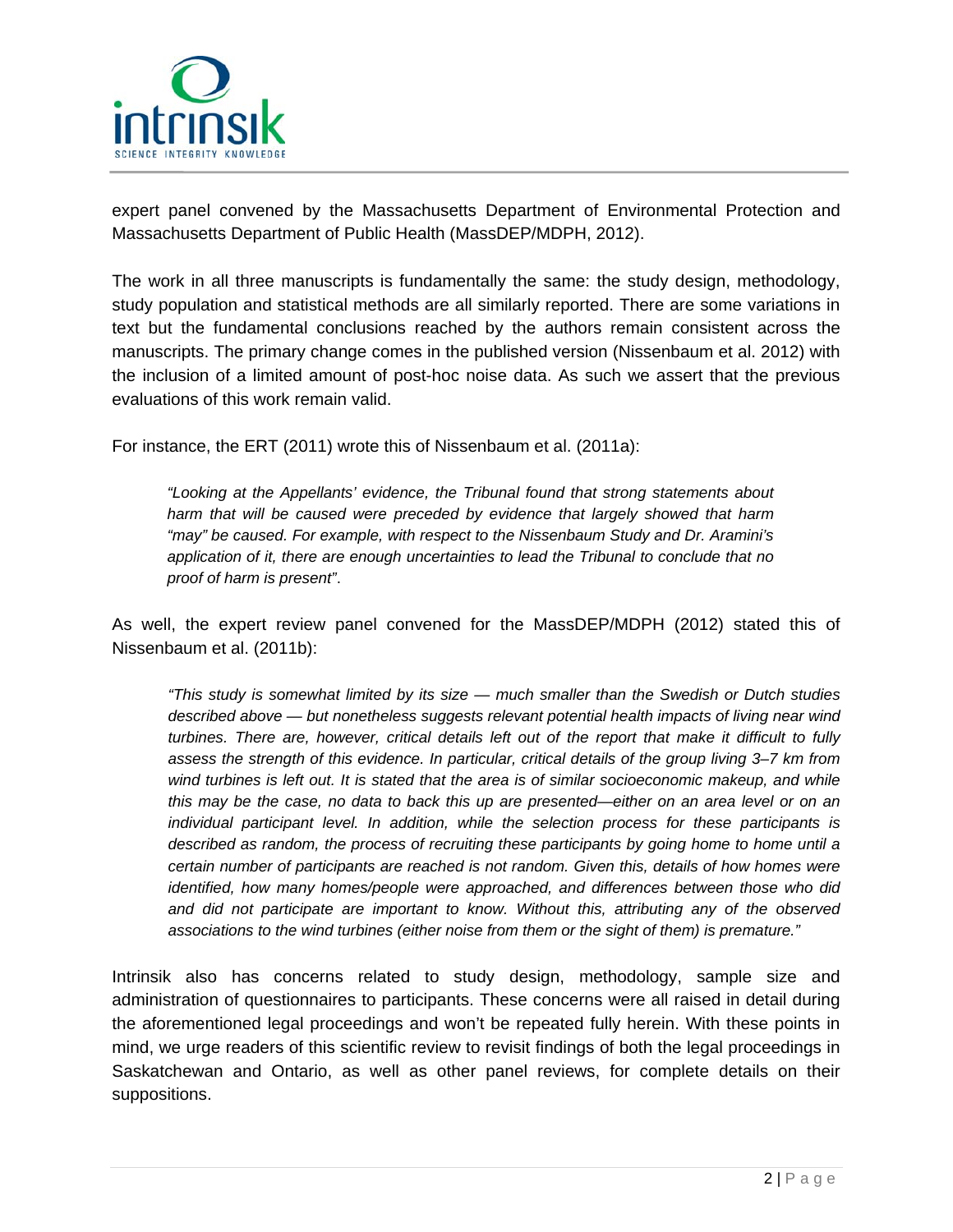

Notwithstanding these previous criticisms and study limitations, we were encouraged to see that the authors published their work in a peer-reviewed scientific journal. However, we do not believe that their findings support their conclusions. To that end we have prepared this brief scientific review of their published work in Noise & Health.

# **Findings**

#### Sound Levels

For the first time in publishing this work the authors included sound levels with distance from the turbines. Information on the source of these sound levels is included in the second paragraph of the Study Sites and Participant Selection section of the article. The authors indicate that "*Simultaneous collection of sound levels during the data collection at the participants' residences was not possible, but measured IWT sound levels at various distances, at both sites, were obtained from publically available sources.*"

For Mars Hill the sound levels were reportedly extracted from the "*Sound Level Study, Compilation of Ambient and Quarterly Operations Sound Testing, and the Maine Department of Environmental Protection Order No. L-21635-26-A-N.*" However, Nissenbaum et al. do not provide the figures from which the data were obtained and simply state in the notes of Table 1 that: *"Values read or derived from report figures; accuracy +/- 50 m and +/- 1 Db"*. For Vinalhaven no reference, other than "*R and R, personal communication, 2011*" was provided for the sound measurements that were apparently collected as two-minute measurements over a single day in February 2011.

Given that the relationship between noise from wind turbines and health concerns is the fundamental premise of the study by Nissenbaum et al., it is surprising that the authors gave such little consideration to collection of actual sound data measurements at the study participant homes. The use of post-hoc sound data, visually obtained from figures in reports, is not scientifically defensible and should not have been used to draw conclusions about the findings of the questionnaires with distance from turbine locations. Given the nature of these data we believe that any results or conclusions related to sound levels at these facilities are not supported and the finding that "…*it is apparent that this value will be less than an average hourly LAeq of 40 dBA, which is the typical night time value permitted under the current guidance in most jurisdictions*" is not defensible.

We also believe that the title of the paper "*Effects of industrial wind turbine noise on sleep and health*" is not supported given the nature of the data presented. No evidence with respect to sound level (noise) and its effect on sleep and health has been presented in this paper and the authors could have more appropriately focused the title with respect to the distance, which is the variable that they actually investigated.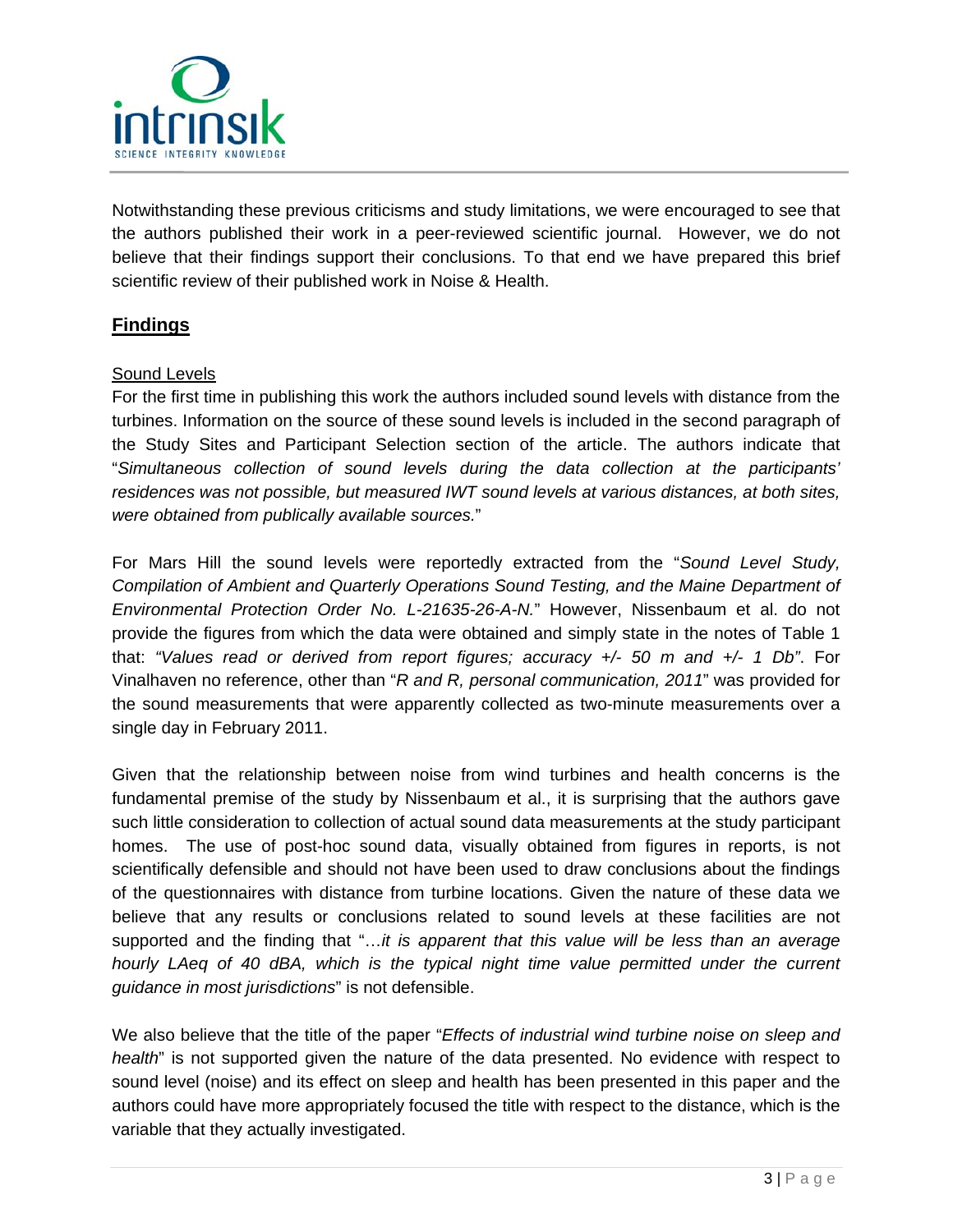

### Sleep Outcomes

The study team administered two questionnaires related to sleep: the Pittsburgh Sleep Quality Index (PSQI) and the Epworth Sleepiness Scale (ESS).

The PSQI is a self-rated questionnaire meant to assess sleep quality and disturbances over a one month period. A global PSQI score >5 can be used to distinguish "good sleepers" from "poor sleepers". This is acknowledged within the Nissenbaum et al. (2012) paper in the Questionnaire Development section. Although there was a statistically significant difference between the mean PSQI scores in the near (7.8) and far group (6.0), it is important to remember that both of these average scores are greater than 5, which would qualify both groups as "poor sleepers". When one examines the reported "% of PSQI score >5" no statistical difference between the near and far groups was found (p=0.0745).

Moreover, the authors attempt to illustrate the relationship between PSQI and distance to the nearest wind turbine in Figure 1 (and ESS scores in Figure 2 and SF36 MCS scores in Figure 3). In all cases the regression lines had p values <0.05. Nissenbaum et al. appear to mistake these significant p values in the regression lines as being related to the relationship of the scores with distance. As with all regressions, the p values in these tests refer to the significance of the slope of the lines being greater than 0, rather than a relationship between variables. In fact in these types of regressions, as important, if not more important, is the  $r^2$  value (coefficient of determination/goodness of fit). This value provides one with the ability to ascertain how well a regression line fits the scatter of data that it attempts to predict. The closer an  $r^2$  is to 1.0, the better the fit of the data and the ability of a regression line to predict a future outcome.

The authors did not provide the  $r^2$  values for any of the three figures nor did they present the slope equations for these lines. If one examines the figures it is revealed that there is considerable scatter of the values, especially in the 375-1400 m near group. For example the scatter of the resulting PSQI scores in the near group is between 1 and 18 and in the far group the range is 1 to 16. Visual examination reveals that one cannot predict the PSQI values from the slope of this line at any given distance. For example, between 600 and 900 m one could just as easily have a score of 19 as they would 1. Based on our experience it is unlikely that the  $r^2$ for any of the three figures would provide reasonable fit to make these regression lines of any use in future predictions or even in predicting scores with distance in this study.

The Epworth Sleepiness Scale (ESS) is also a widely used self-administered questionnaire that can provide information about a person's general level of daytime sleepiness or average daily sleep propensity. According to the University of Maryland Medical Centre, Sleep Disorders Centre, an ESS score of 10 or more is considered sleepy and a score of 18 or more is considered very sleepy (http://www.umm.edu/sleep/epworth\_sleep.htm).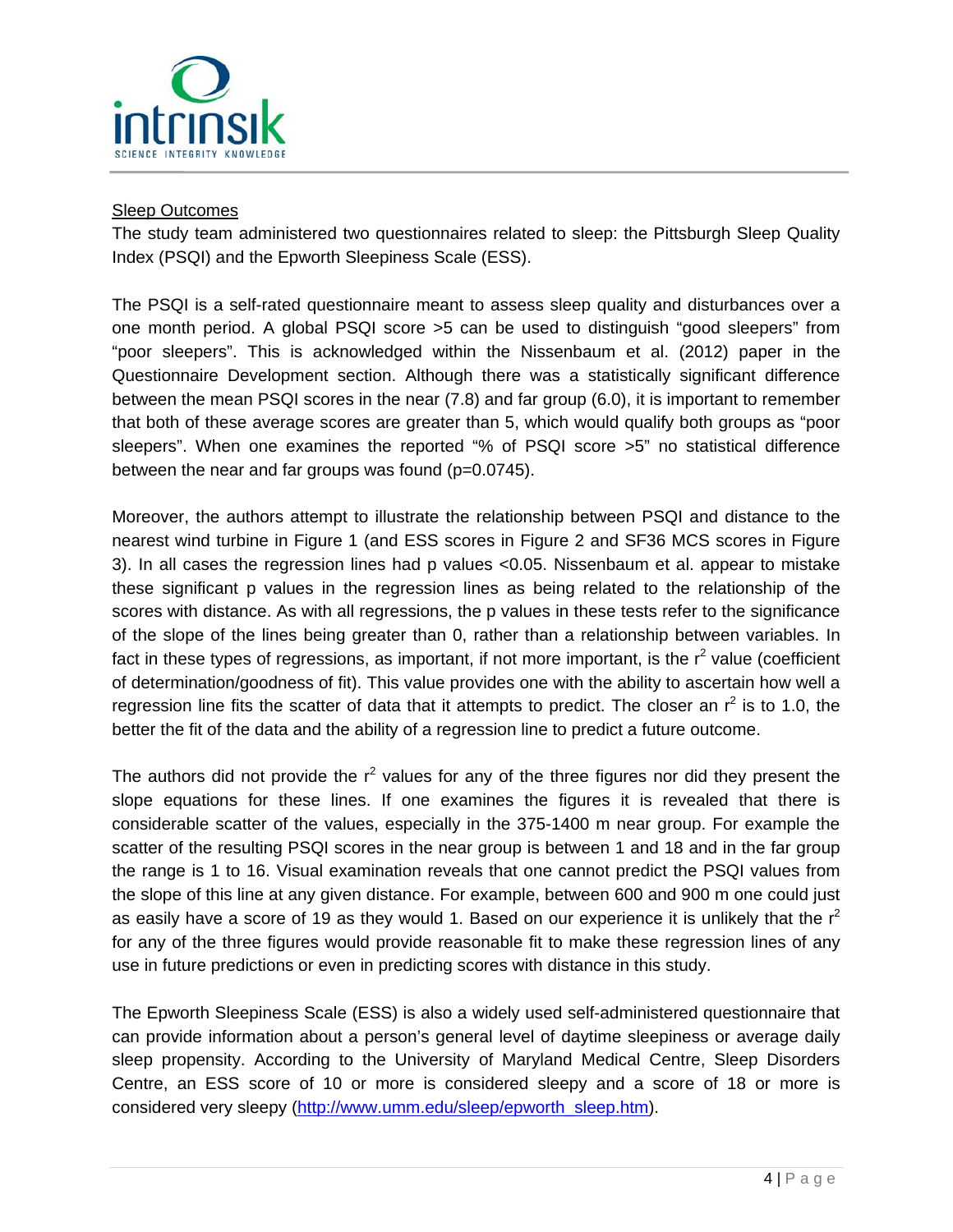

Similar to the PSQI test, when completing the ESS test those living near turbines had significantly different scores than those in the far group (7.8 vs. 5.7); however, given that the threshold of sleepiness is a value of 10, on average neither group should be considered sleepy. Moreover, the "% with ESS score > 10" was not statistically different between the two groups (p=0.1313). While some individuals from both groups reported scores greater than 10 it needs to be highlighted that 10-20% of the general population report having ESS scores greater than 10 (http://epworthsleepinessscale.com/about-epworth-sleepiness/), similar to those found in the near and far groups in this study.

In their paper Nissenbaum et al. state that noise emitted by IWTs can affect sleep. However, their results do not support this statement. In fact, the authors state that "*The data on measured and estimated noise levels were not adequate to construct a dose-response curve*…" and no statistical analyses were conducted to assess this supposed relationship. Therefore, we do not believe that Nissenbaum et al. (2012) show any statistical difference in overall "poor" sleep quality or sleepiness between the groups.

#### Physical and Mental Health Outcomes

The SF36 test has been widely used within the quality of life scientific investigation field. The SF 36 is a multi-purpose, short-form health survey made up of 36 questions that yields an 8-scale profile of functional health and well-being scores as well as psychometrically-based physical and mental health summary measures and a preference-based health utility index (http://www.sf-36.org/tools/sf36.shtml).

It is important to note that the authors acknowledge that "*There was no statistically significant difference in PCS (p=0.9881)."* This means that respondents reported no difference in their Physical Component Summary score or physical well-being between the two groups. Nissenbaum et al. did show significantly decreased SF36 Mental Component Summary (MCS) scores between the near (42.0) and far (52.9) groups (p=0.0021). However, the conclusion that the reduced MCS score in some residents living near wind turbines is related to noise emissions is hypothetical and not support by the data. In the paper, neither sleep nor physical effects were related to noise levels, and no attempt was made to relate MCS score to sleep. Moreover, there was no significant difference (p=0.06) between the number of respondents that required psychotropic medications since the start of turbine operations for the two groups. Simply put Nissenbaum et al. show that some people in the vicinity of turbines reported lesser MCS scores than those living further away, but no underlying reason for this was conclusively established.

The authors pointed out that visual cue and attitude towards wind turbines *"are known to affect the psychological response to environmental noise"*. While this may be true, visual cue and attitude by themselves have been shown to be stronger drivers of psychological responses than a wind-turbine specific variable like sound itself (e.g., Pedersen 2004). Therefore, a conclusion that can be drawn from this study is that the self-reported health effects of people living near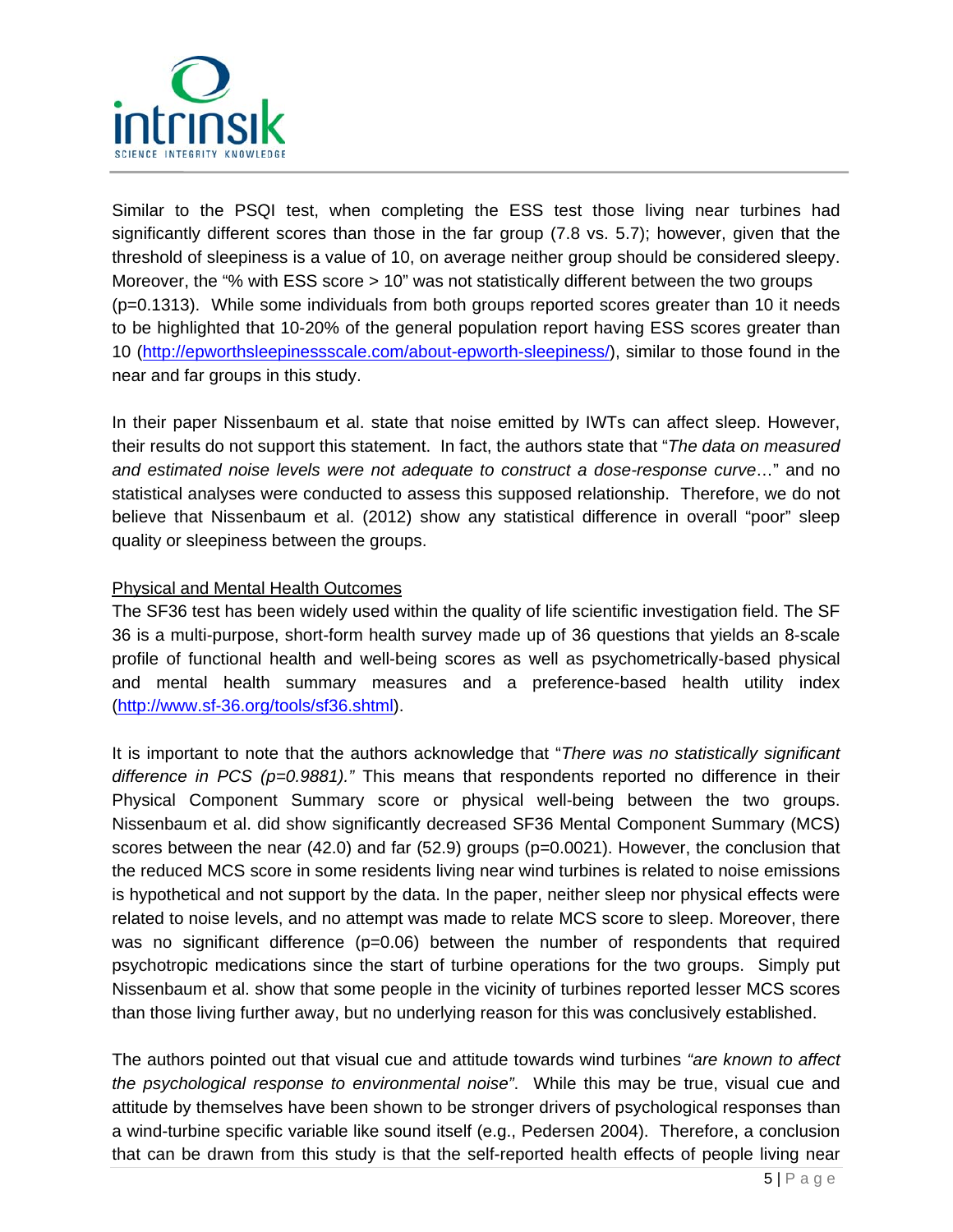

wind turbines can be likely attributable to physical manifestations from an annoyed state, rather than a wind-turbine specific factor like noise. Indeed, the weight of evidence in the wind turbine and human health literature points to a causal relationship between self-reported health effects and annoyance, which is to say annoyance brought on by the change in the local environment (i.e., a decrease in amenity) that wind turbines represent (Knopper and Ollson 2011).

# **Overall Conclusion**

Overall, in our opinion the authors extend their conclusions and discussion beyond the statistical findings of their study. We believe that they have not demonstrated a statistical link between wind turbines – distance – sleep quality – sleepiness and health. In fact, their own values suggest that although scores may be statistically different between near and far groups for sleep quality and sleepiness, they are no different than those reported in the general population. The claims of causation by the authors (i.e., wind turbine noise) are not supported by their data.

### **Closure**

The opinions in this scientific review are those of the undersigned who are independent scientific professionals and are not influenced by any contractual obligations. Drs. Knopper and Ollson will be submitting these comments as a Letter to the Editor to the journal Noise & Health for consideration for publication. If you have any questions please do not hesitate to contact the undersigned.

Yours sincerely, **INTRINSIK ENVIRONMENTAL SCIENCES INC.** 

**Christopher Ollson, Ph.D.**  Senior Environmental Health Scientist

**Intrinsik Environmental Sciences Inc.** 6605 Hurontario Street, Suite 500 Mississauga, ON L5T 0A3 Phone: 905-364-7800 email: collson@intrinsik.com

**Loren D. Knopper, B.Sc., M.Sc., Ph.D.**  Senior Scientist

**Intrinsik Environmental Sciences Inc.** 6605 Hurontario Street, Suite 500 Mississauga, ON L5T 0A3 Phone: 905-364-7800 email: lknopper@intrinsik.com